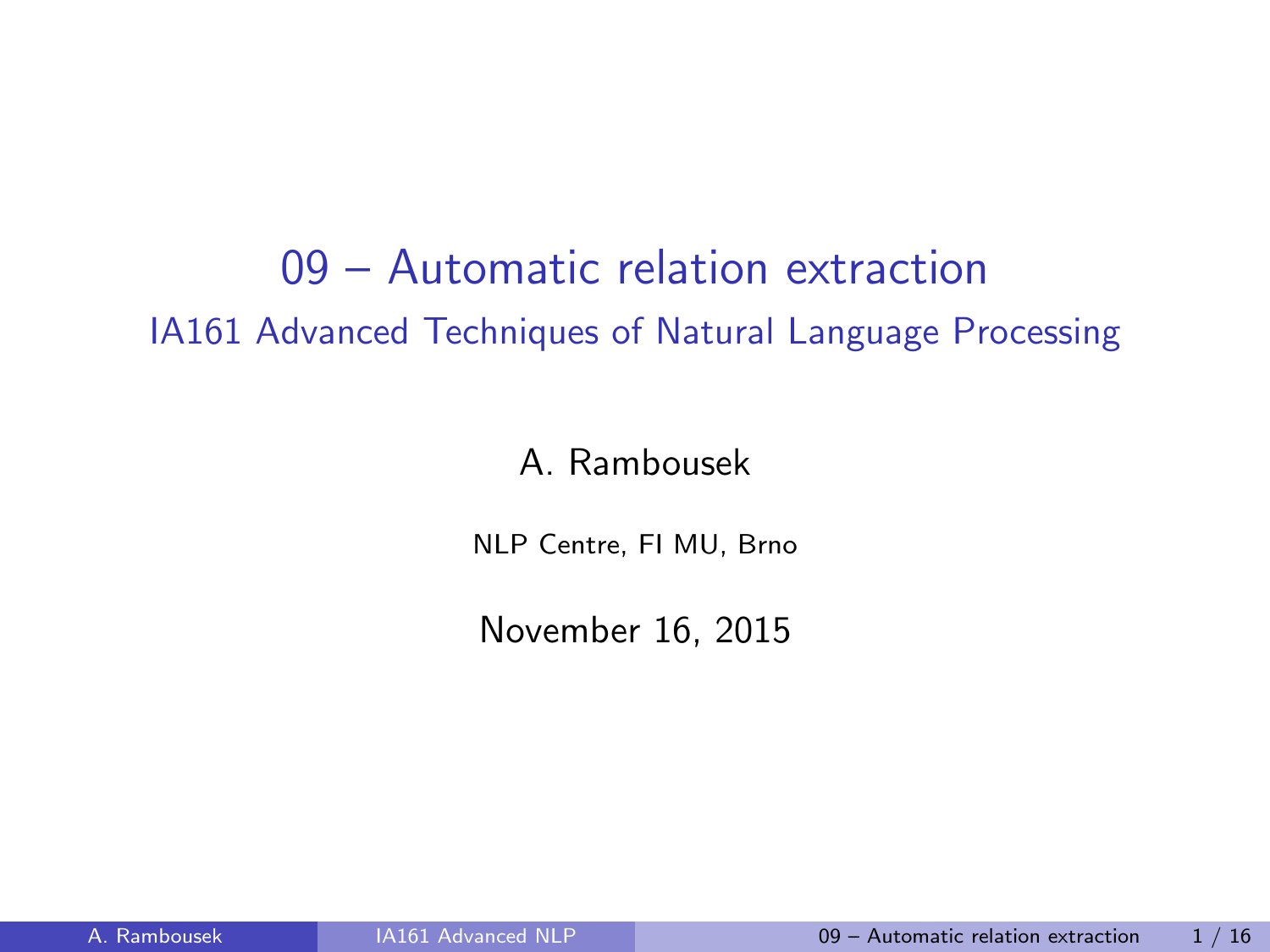

## 2 [Extraction](#page-5-0)

- [Pattern-based approach](#page-6-0)
- [Distributional approach](#page-21-0)

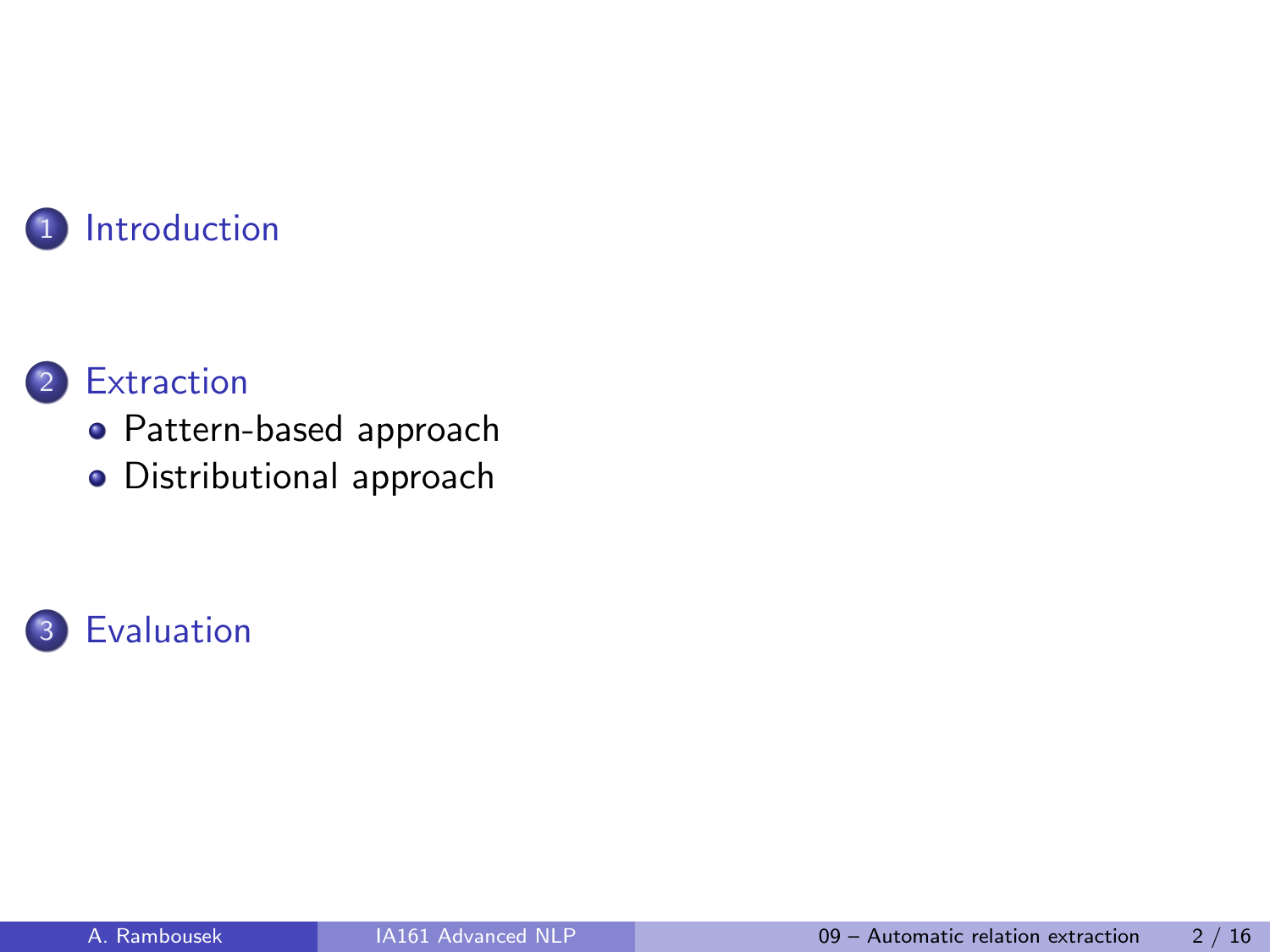## Automatic relation extraction

<span id="page-2-0"></span>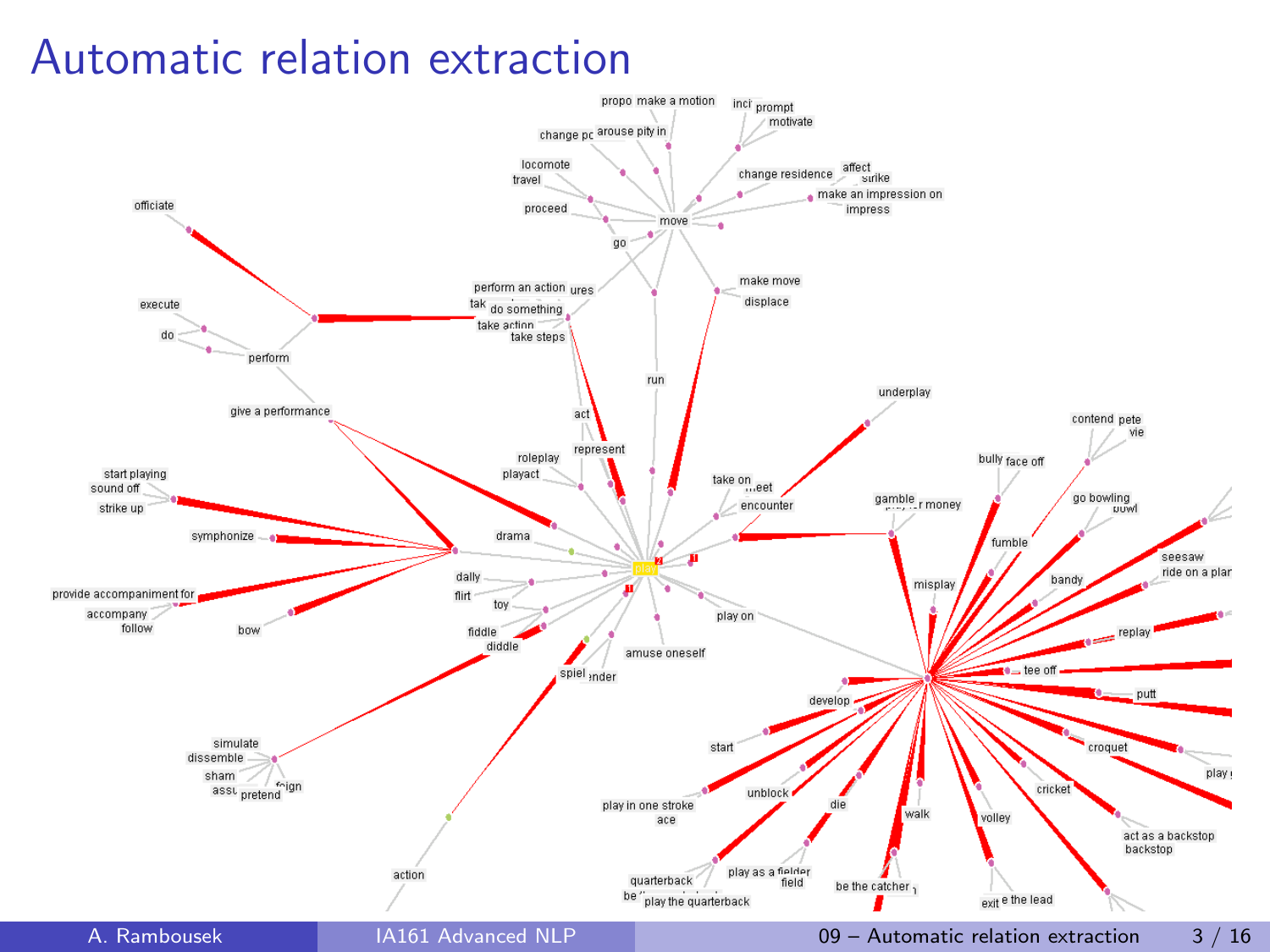# Why would you do that?

- **•** semantic analysis
- **o** query expansion
- **e** lexical substitution
- **•** machine translation
- o question answering
- **o** domain classification
- **summarization**
- **•** paraphrase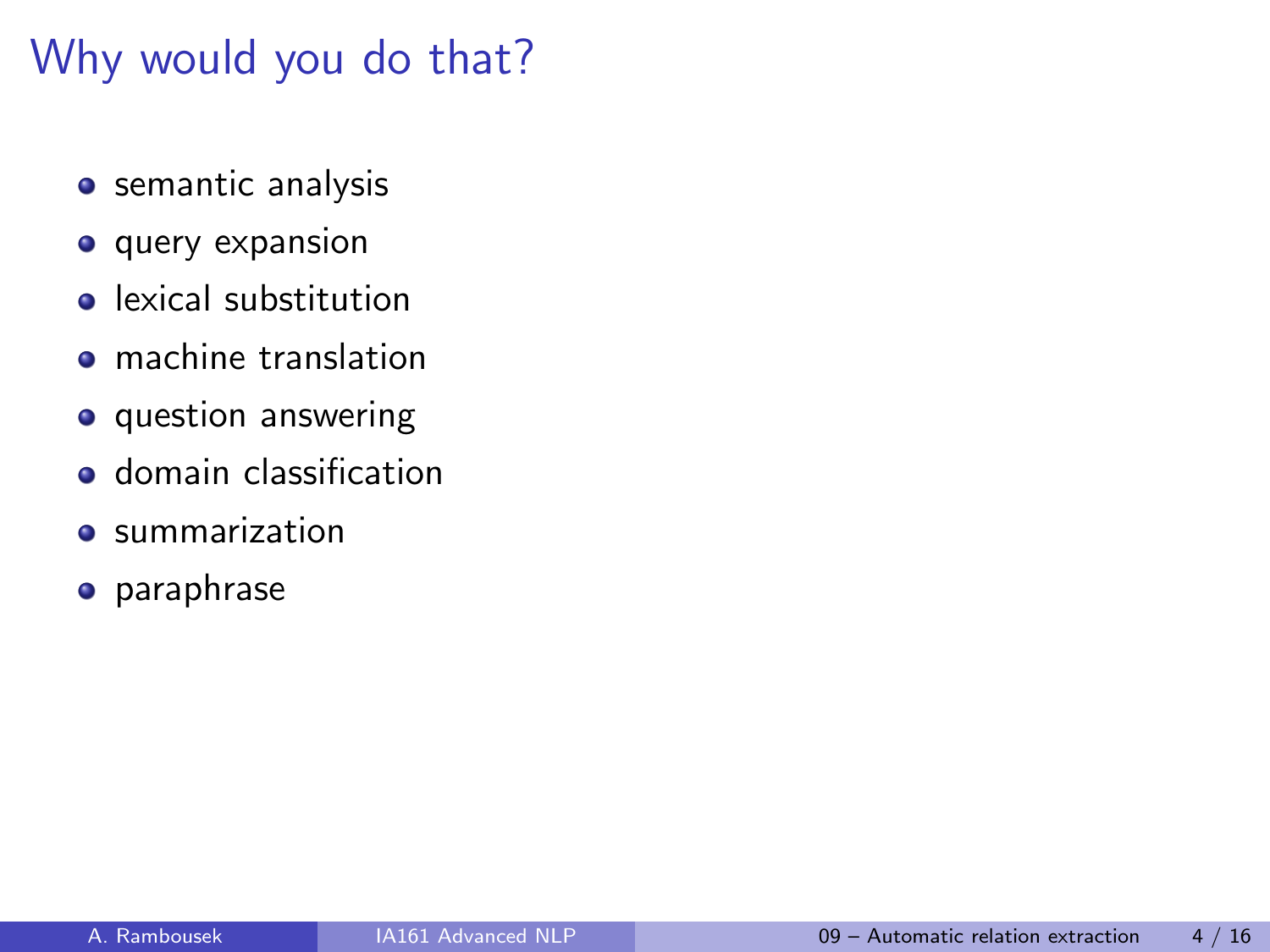# Why would you do that?

- **•** semantic analysis
- **o** query expansion
- **•** lexical substitution
- **•** machine translation
- **o** question answering
- **o** domain classification
- $\bullet$  summarization
- **•** paraphrase

### Example

Human illuminates Document AG[bird:1] VERB sezobnout SUBS[feed:1]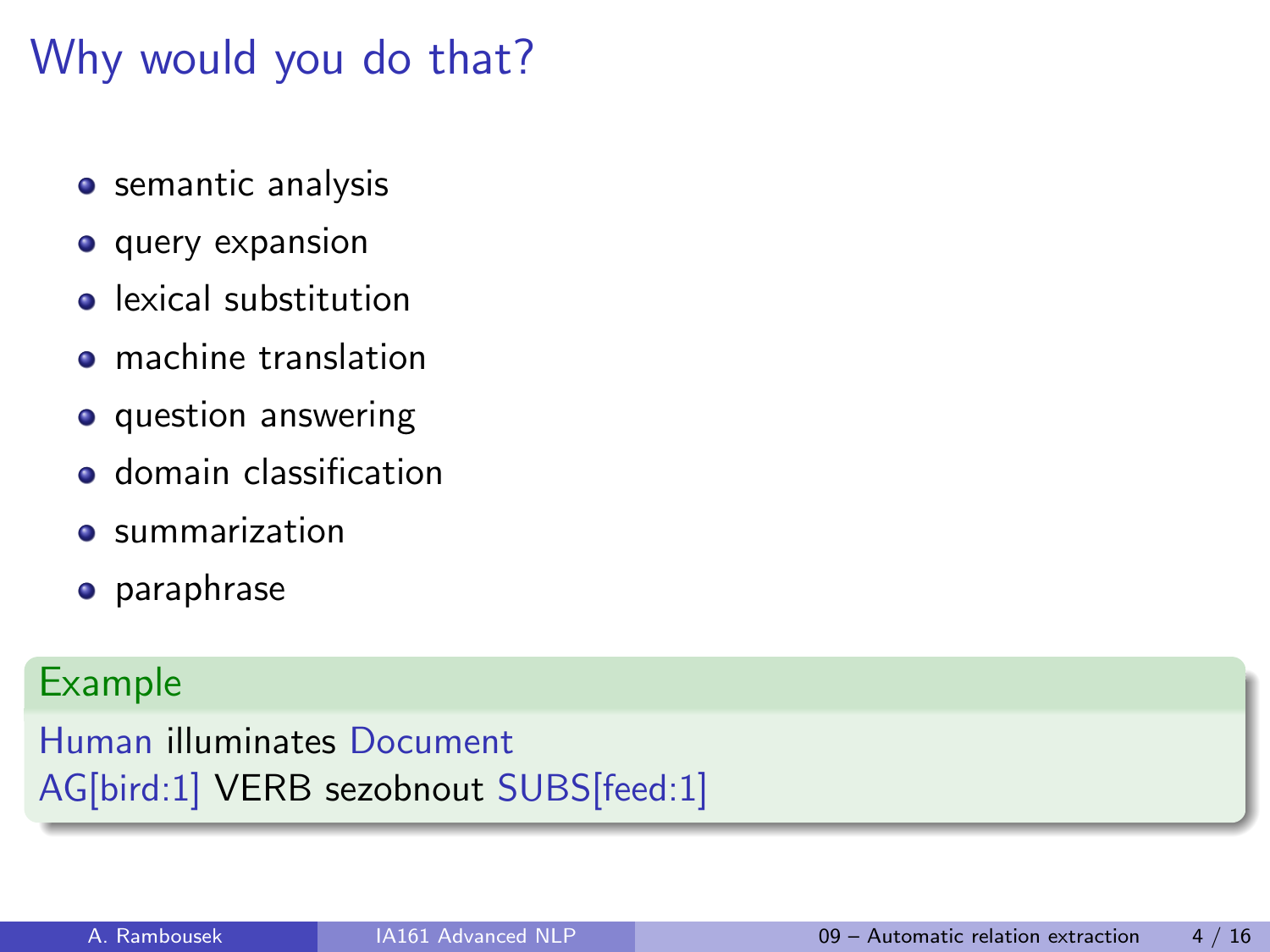# What do we need?

- morphological tags
- syntactic analysis (phrases)
- <span id="page-5-0"></span>o dataset (dictionary, corpus, Wikipedia...)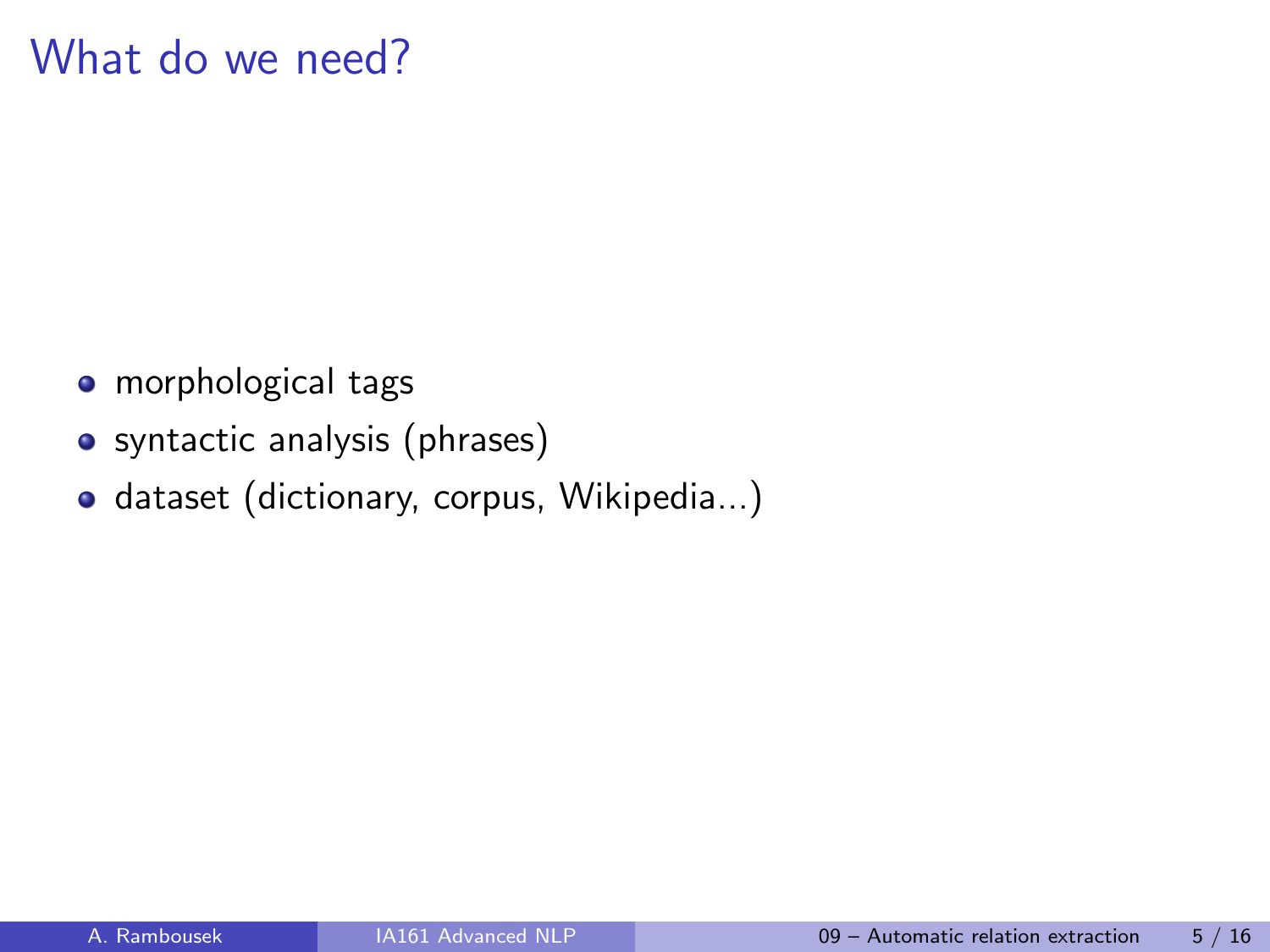<span id="page-6-0"></span>regular expression to match Part-of-Speech and text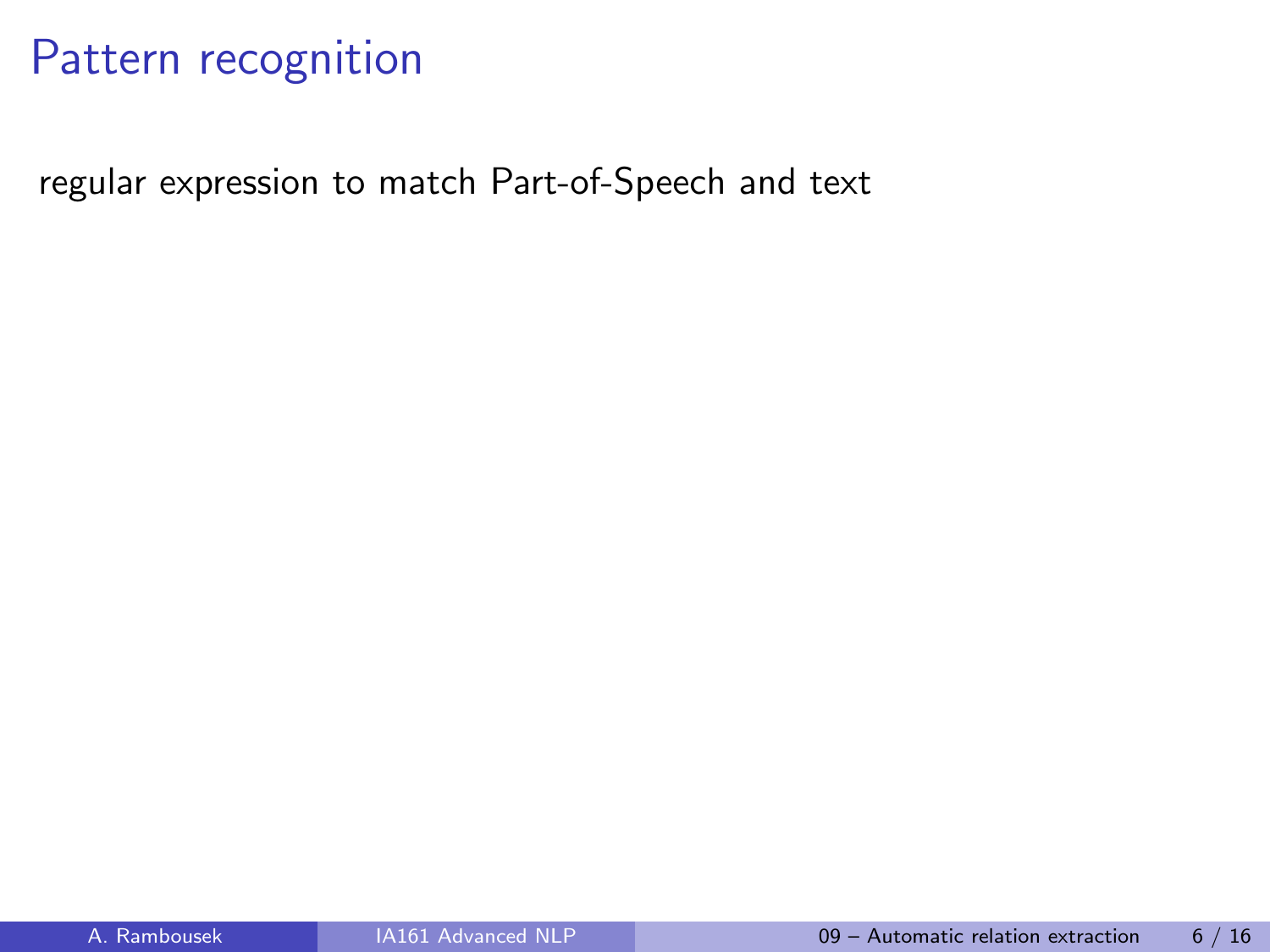Example

regular expression to match Part-of-Speech and text

NP  $\{,\}$  especially  $\{NP, \}^*$   $\{or \text{ and } \}$  NP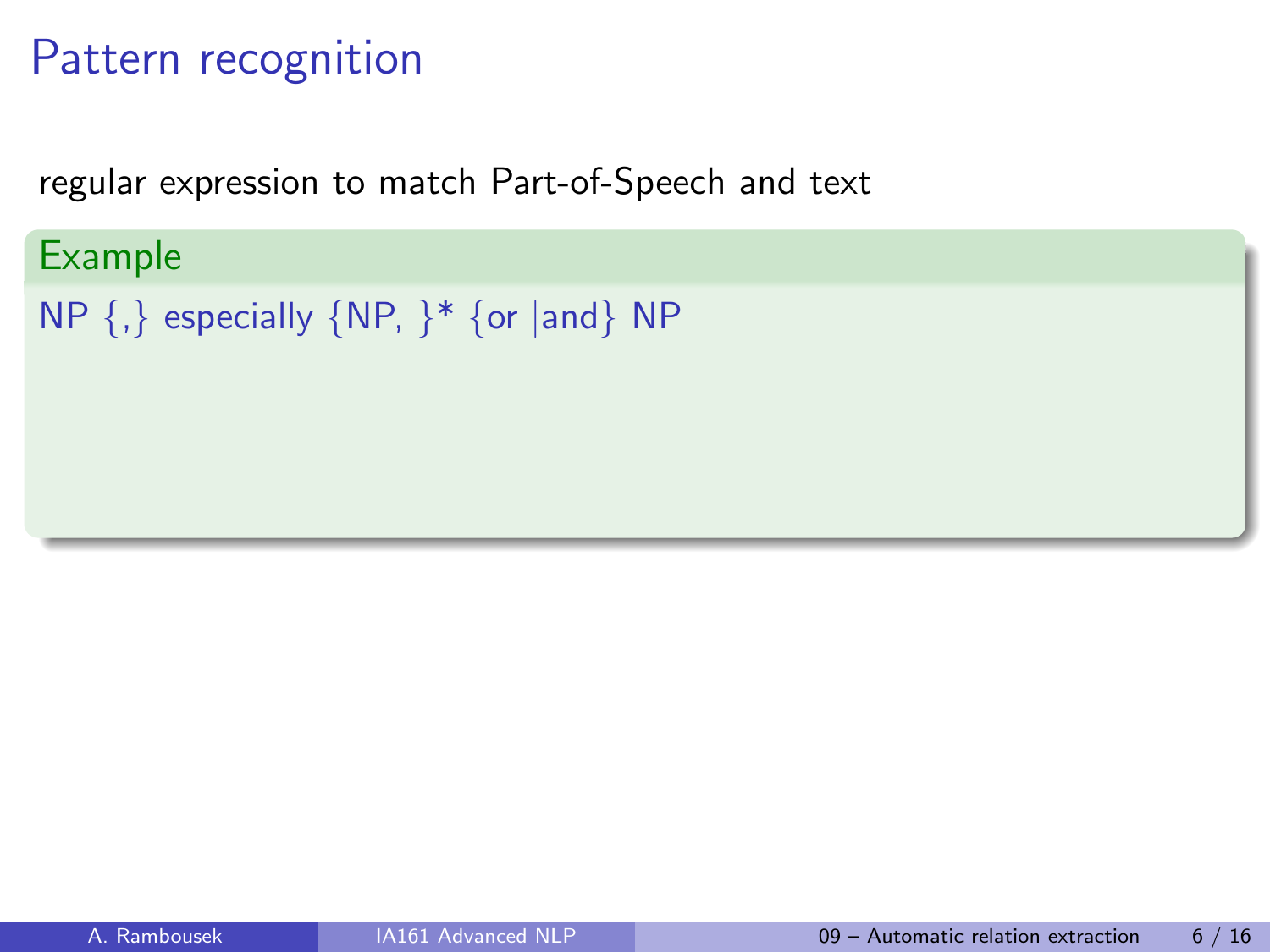regular expression to match Part-of-Speech and text

```
Example
NP {,} especially {NP, }* {or |and} NP
...most European countries, especially France, England, and Spain.
European country >France
European country >England
European country >Spain
```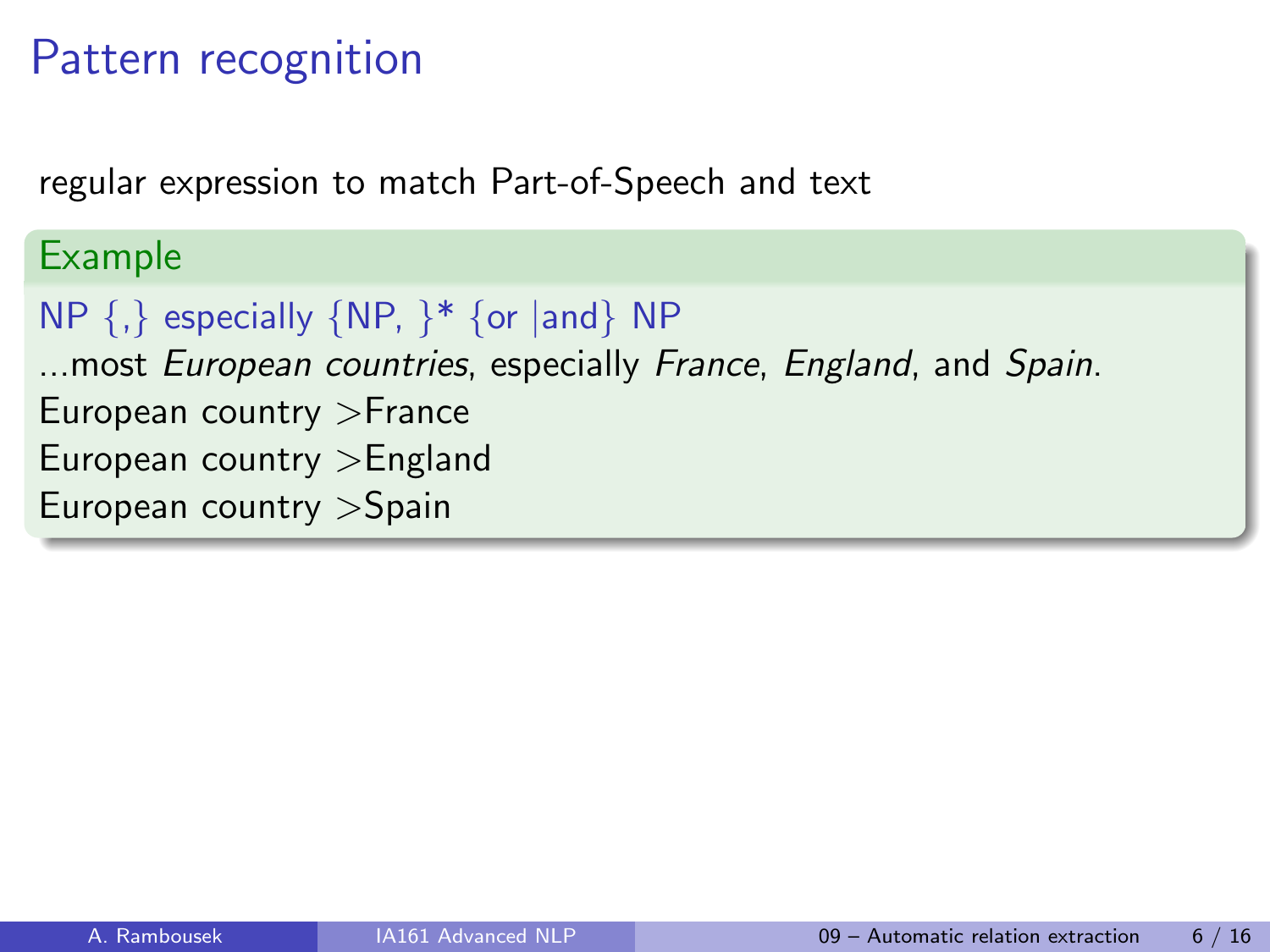regular expression to match Part-of-Speech and text

### Example

```
NP \{,\} especially \{NP, \}^* \{or \} and \} NP
```
...most European countries, especially France, England, and Spain. European country >France European country >England European country >Spain

```
e.g. {NP,}* {and |or} NP.
```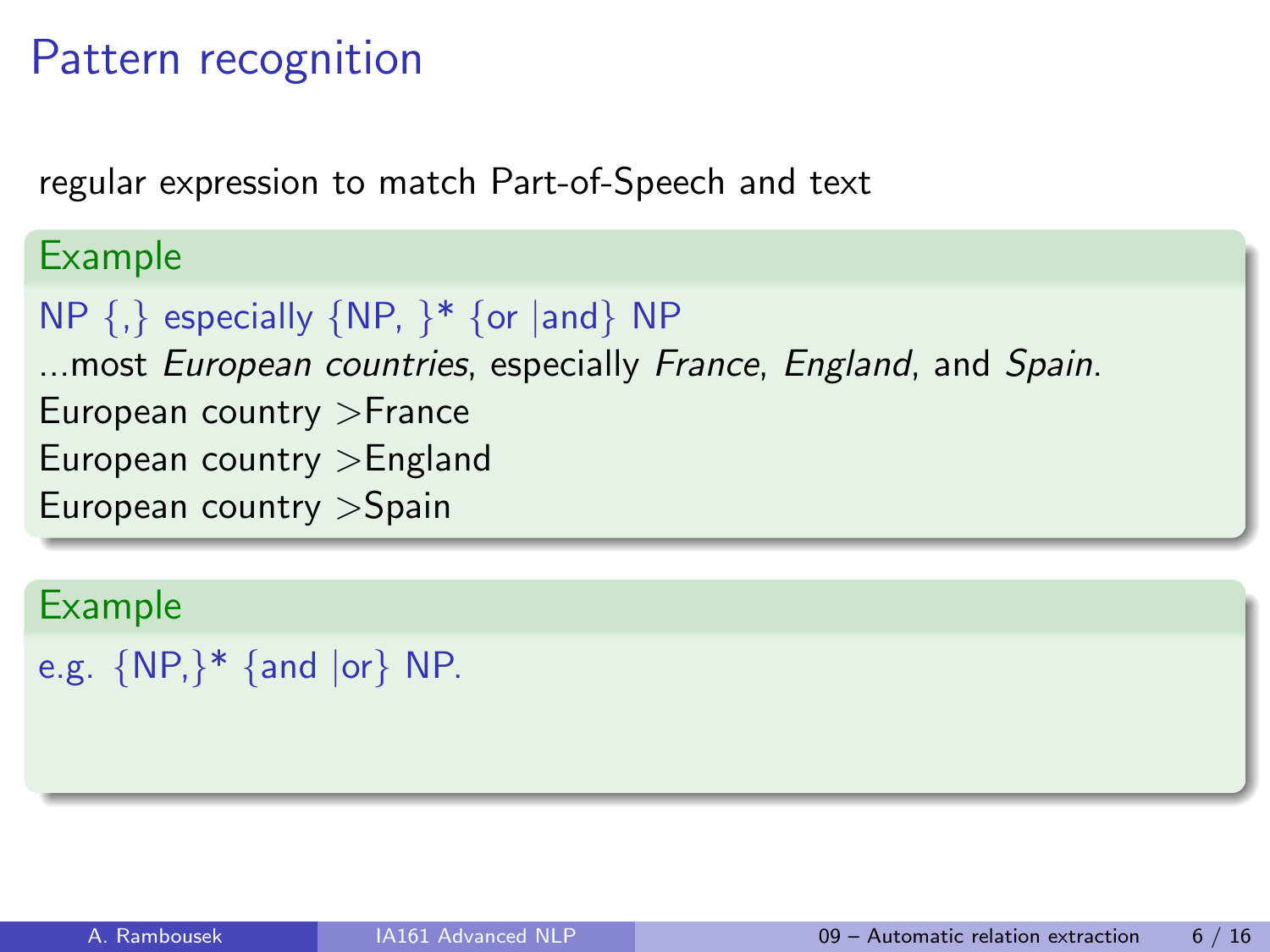regular expression to match Part-of-Speech and text

### Example

```
NP \{,\} especially \{NP, \}^* \{or \} and \} NP
```
...most European countries, especially France, England, and Spain. European country >France

European country >England

European country >Spain

### Example

```
e.g. {NP,}* {and |or} NP.
```
...e.g. apples, bananas, or pears. synonyms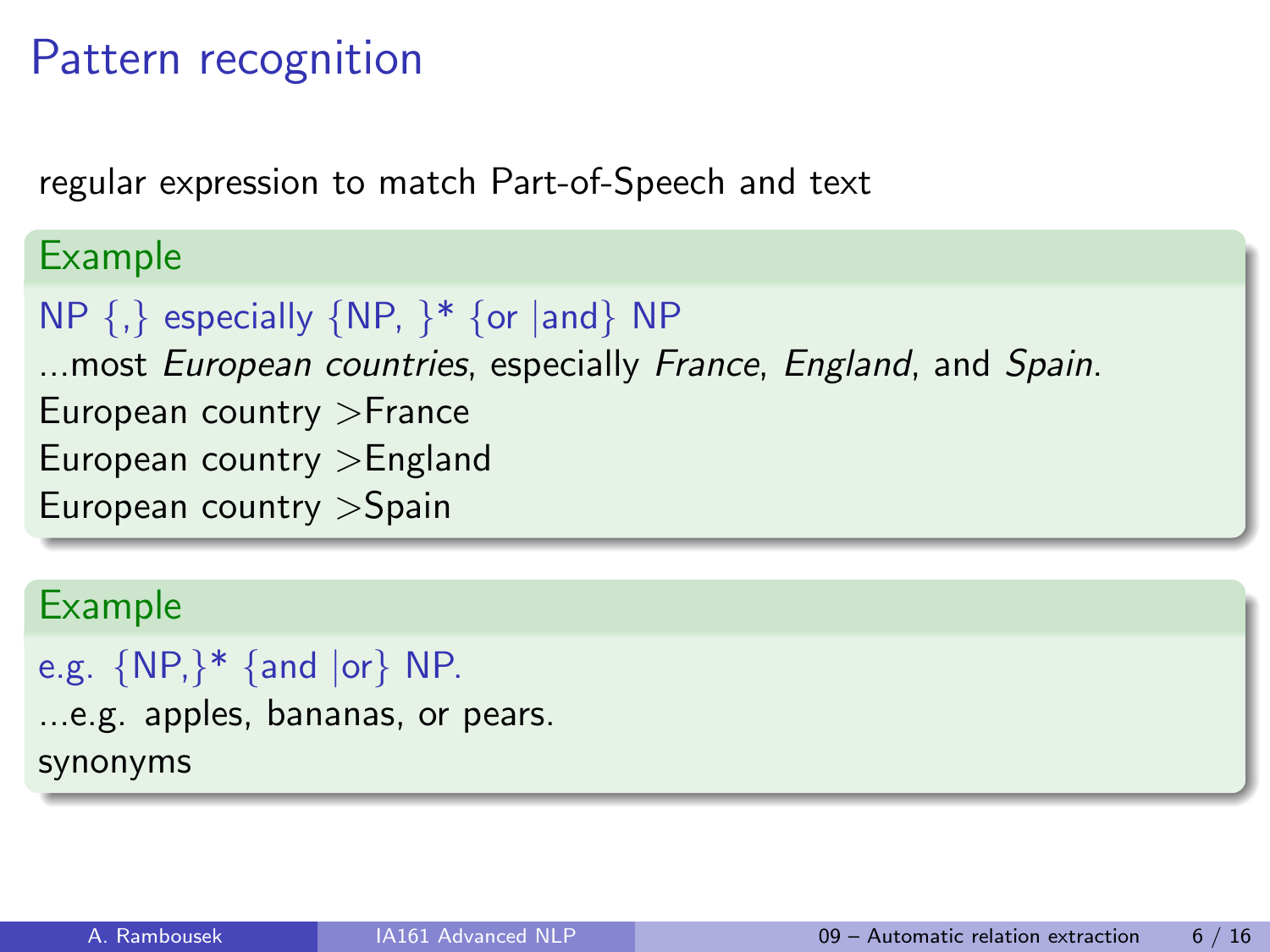```
NP such as {NP, }* {and |or} NP
```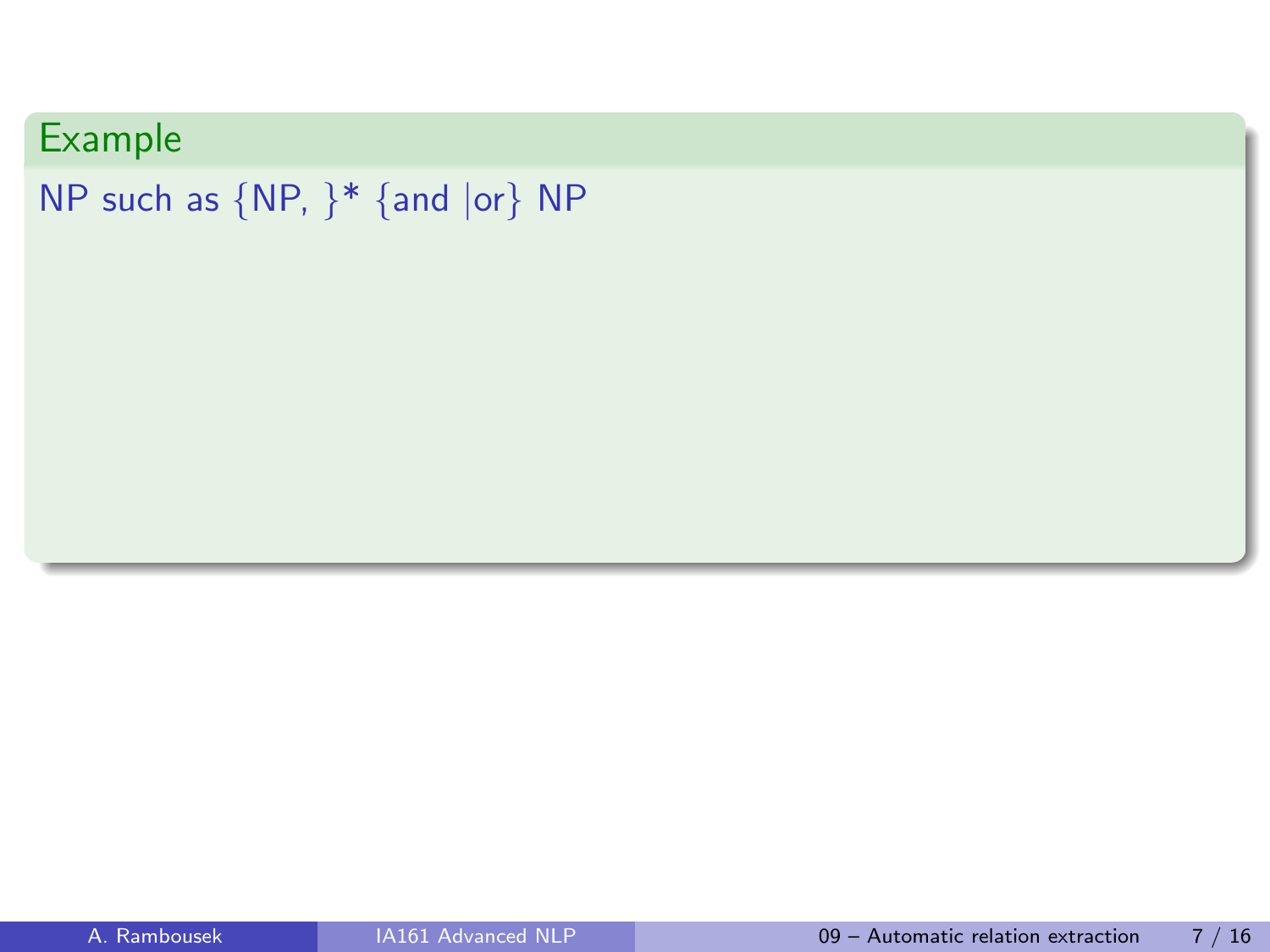```
NP such as {NP, }* {and |or} NP
common domestic animals such as the ferret and the fancy rat
domestic animal >ferret
domestic animal >(fancy) rat
```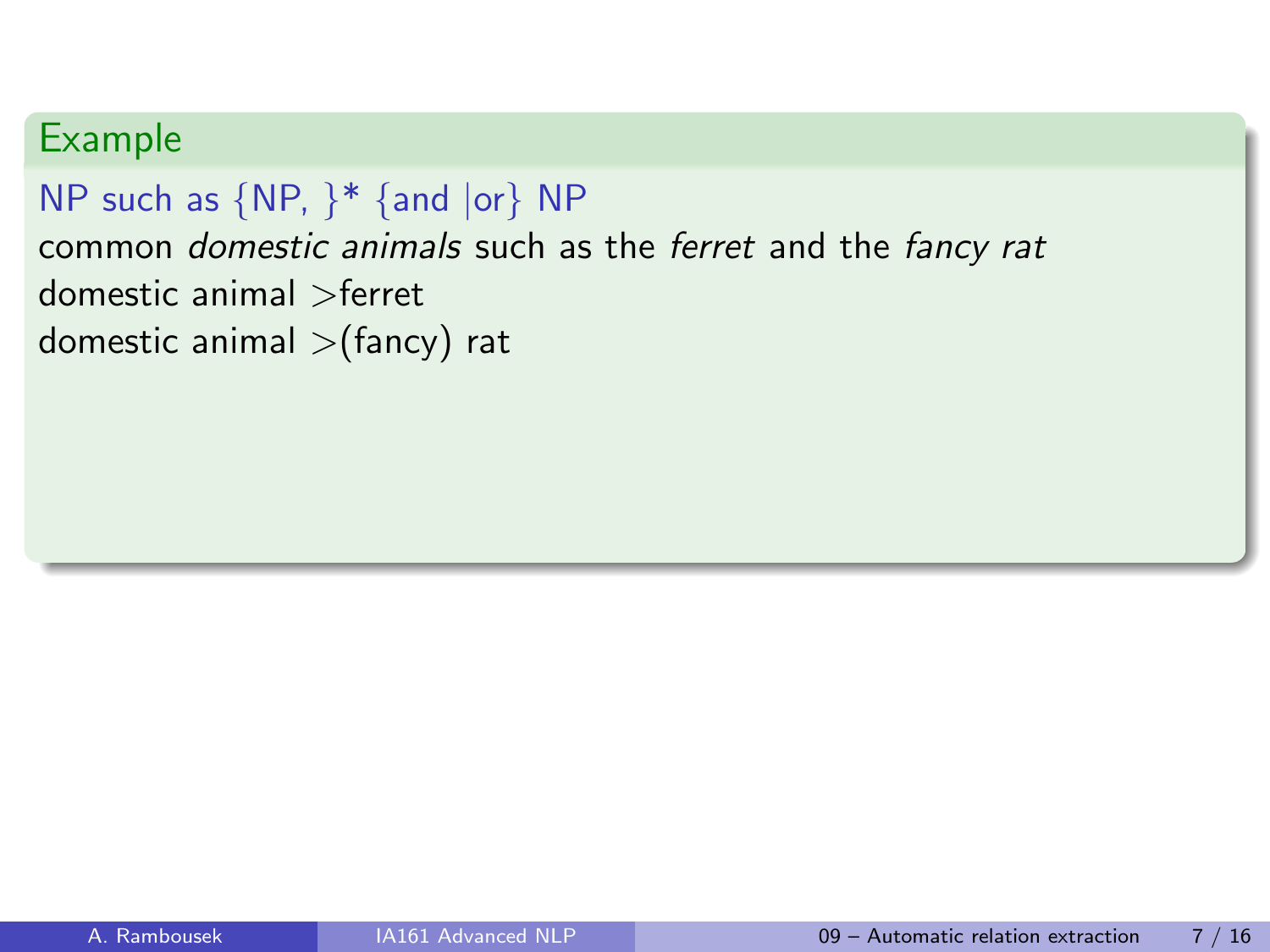```
NP such as \{NP, \}^* \{and \, |or\} NP
common domestic animals such as the ferret and the fancy rat
domestic animal >ferret
domestic animal >(fancy) rat
in areas with a long history of mining such as South-west England
mining >South-west England
```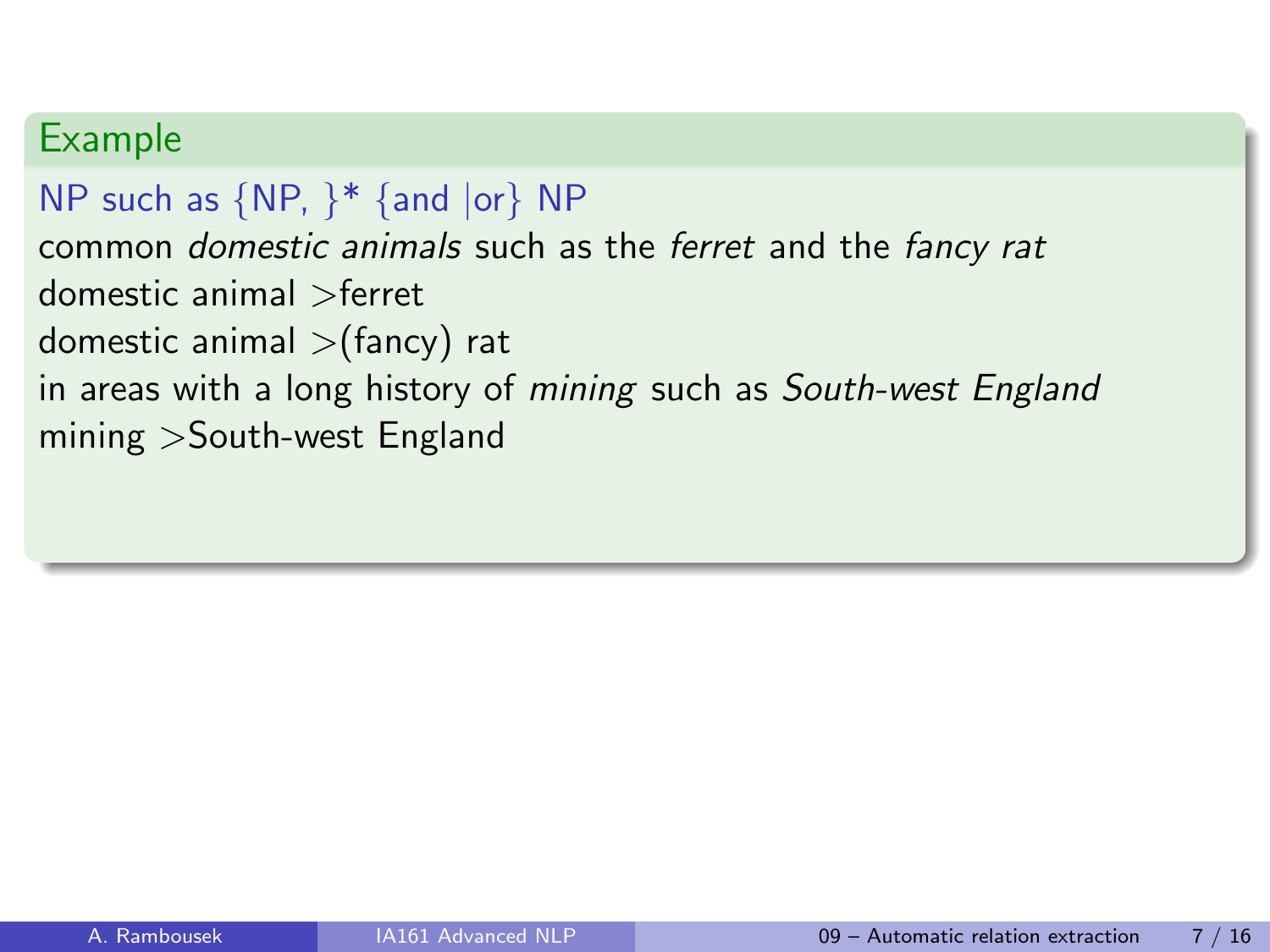```
NP such as \{NP, \}^* \{and \ or\} NP
common domestic animals such as the ferret and the fancy rat
domestic animal >ferret
domestic animal >(fancy) rat
in areas with a long history of mining such as South-west England
mining >South-west England
in areas (with a long history of mining) such as South-west England
area >South-west England
```
- remove stopwords
- detect optional adjunct phrases
- o detect named entities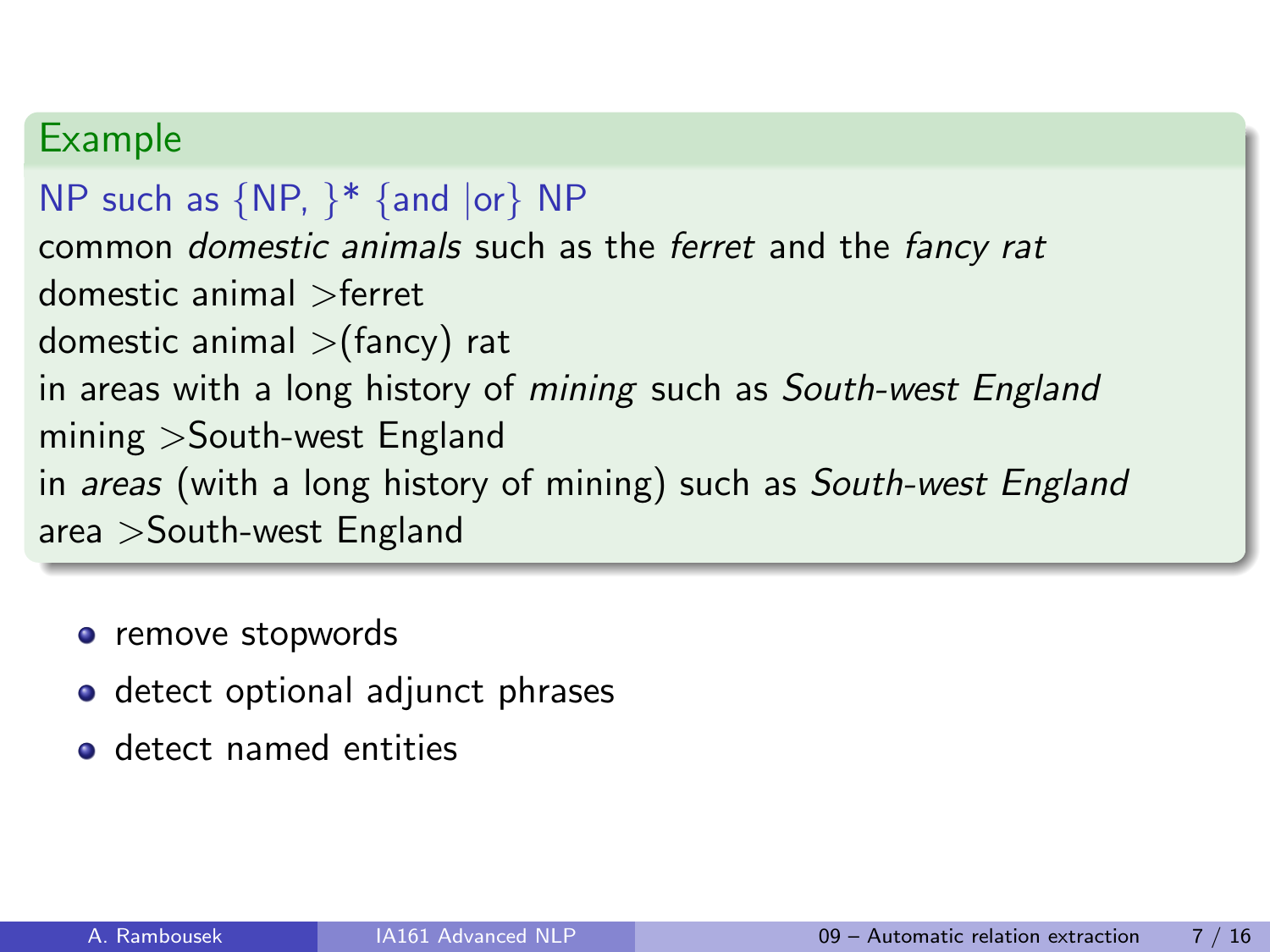|     | No. Pattern      | Number of Number of  |             | <b>Intermediary</b> |
|-----|------------------|----------------------|-------------|---------------------|
|     |                  | occurrences relevant |             | precision $(\%)$    |
|     |                  |                      | occurrences |                     |
|     |                  |                      |             |                     |
| 1.  | other than       | 168                  | 164         | 97.6                |
| 2.  | especially       | 120                  | 90          | 75                  |
| 3.  | principally      | 11                   | 6           | 54.5                |
| 4.  | usually          | 18                   | 14          | 77.8                |
| 5.  | such as          | 2470                 | 1950        | 78.9                |
| 6.  | in particular 78 |                      | 48          | 61.5                |
| 7.  | e(.)g(.)         | 280                  | 216         | 77.1                |
| 8.  | become           | 780                  | 510         | 66.7                |
| 9.  | another          | 92                   | 72          | 78.3                |
| 10. | notably          | 76                   | 42          | 55.3                |
| 11. | particularly     | 130                  | 80          | 61.5                |
|     | 12. except       | 13                   | 4           | 30.8                |
| 13. | called           | 270                  | 220         | 81.5                |
|     | $14.$ like       | 1600                 | 1300        | 81.3                |
|     | 15. including    | 670                  | 430         | 64.2                |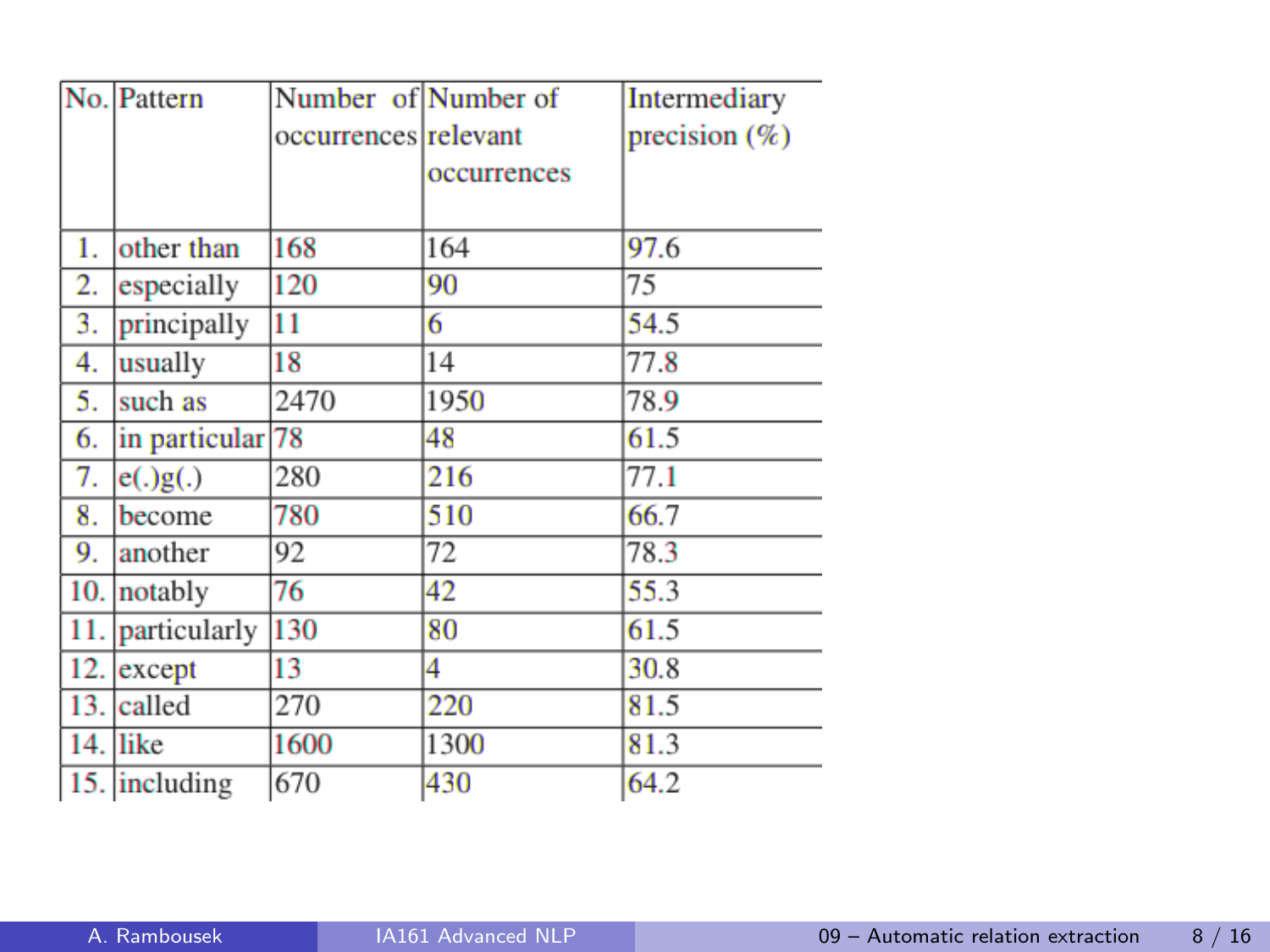# Corpus query

- special case of pattern recognition, CQL query
- bigger data at hand, less options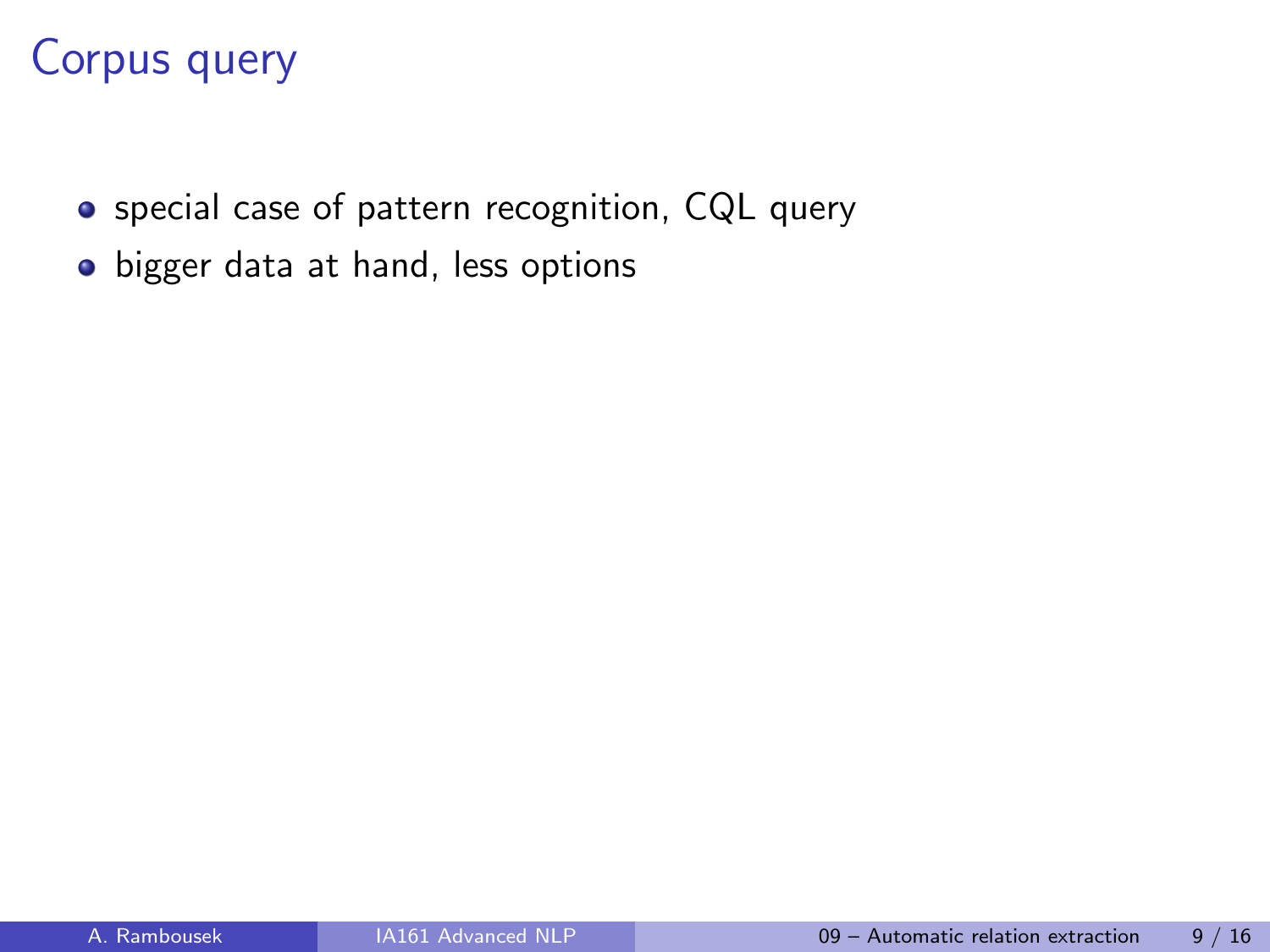# Corpus query

• special case of pattern recognition, CQL query

• bigger data at hand, less options

#### Example

```
je/jsou
2:[k="k1"&c="c1"] ([lc=","] [k="k1"])*
([lc="a"]lc="i"]lc="nebo"|lc="či"] [k="kl"])?[lemma_lc="být"&tag="k5eAaImIp3.*"&lc!="ne.*"]
([k="k1"kc="c[1246]"] [k="k2"]{0,2})?
1:[k="k1"&c="c[1246]"]
```
experiment on domain dictionary: precision 40 %, when limited to dictionary terms 52 %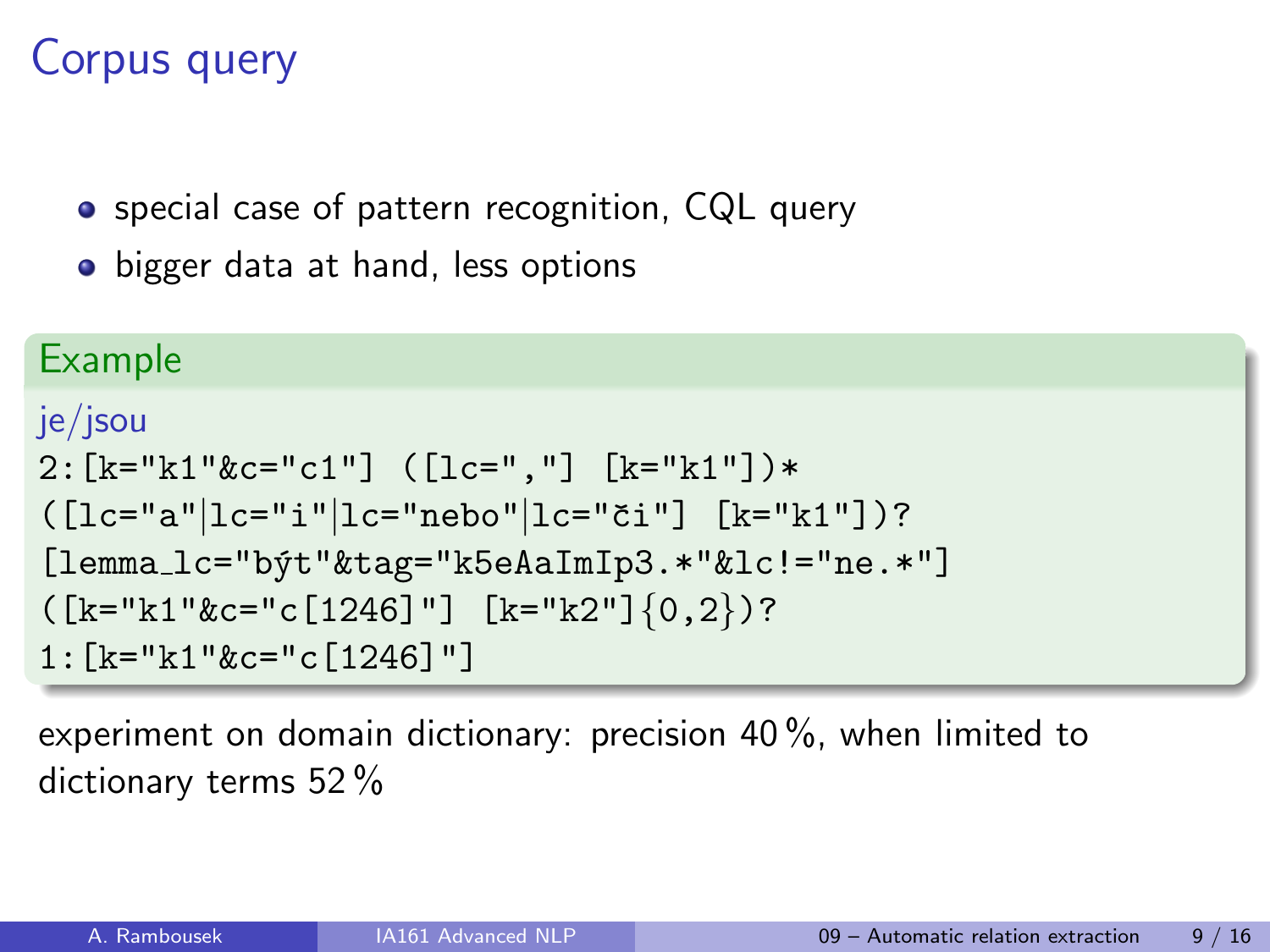# Multilingual translation

using translation equivalents from multilingual dictionary to provide synonyms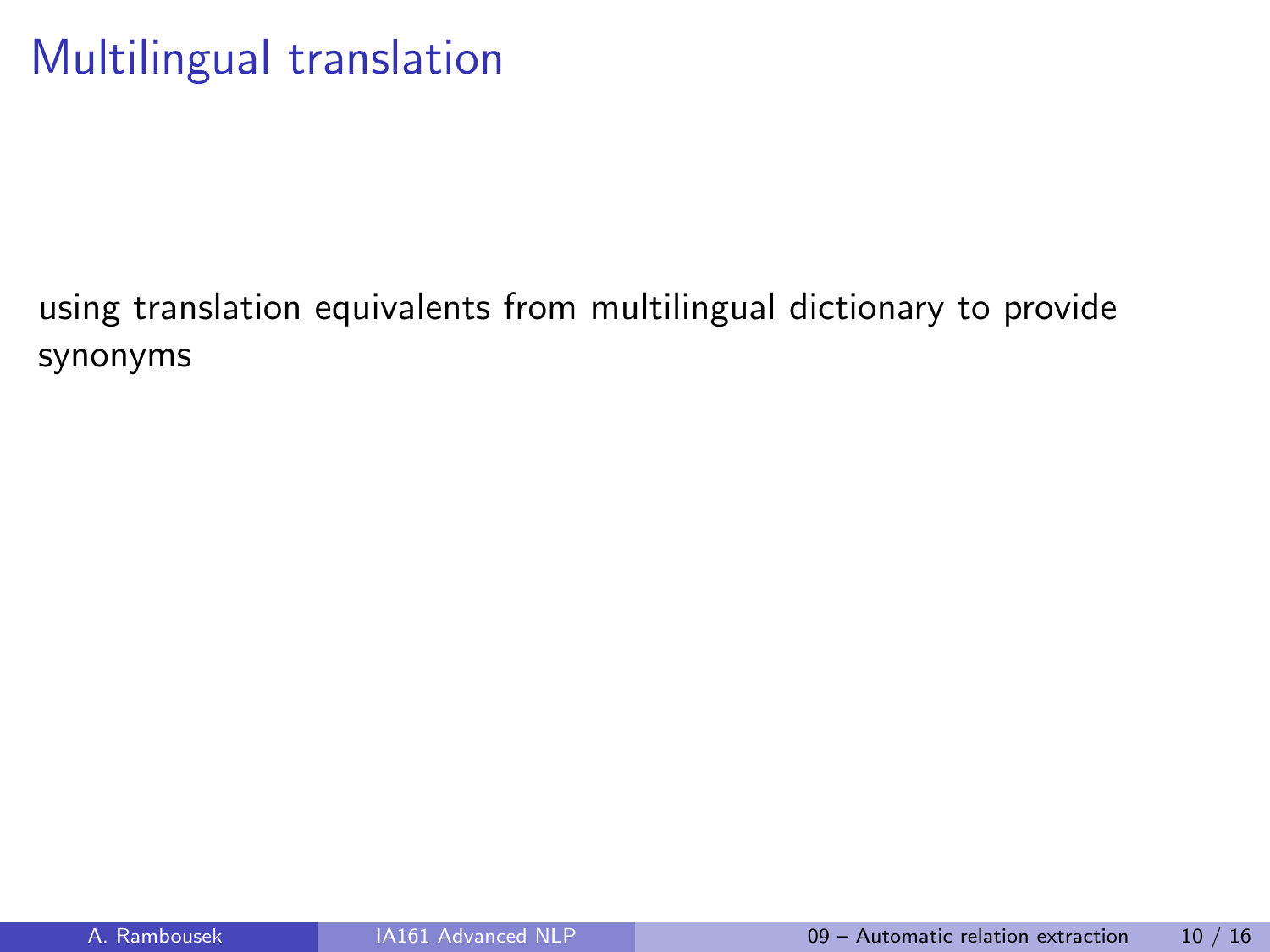using translation equivalents from multilingual dictionary to provide synonyms

| Example                  |  |
|--------------------------|--|
| stůl $=$ table           |  |
| $table = still$ , stolek |  |
| stůl $=$ stolek          |  |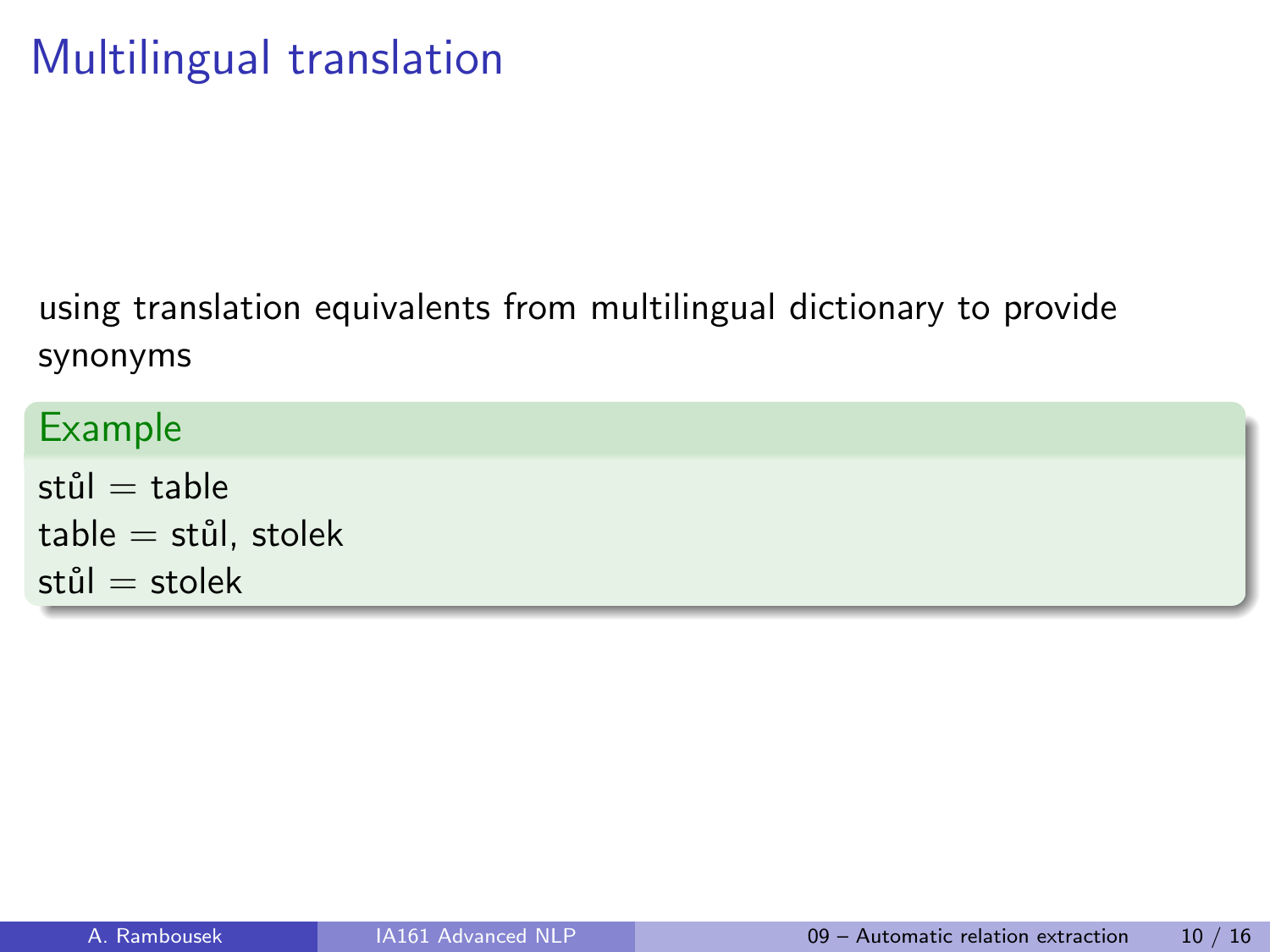expanding relations based on existing relations (transitive closure)

```
Example
city = town, town = municipality
\Rightarrow city = municipality
```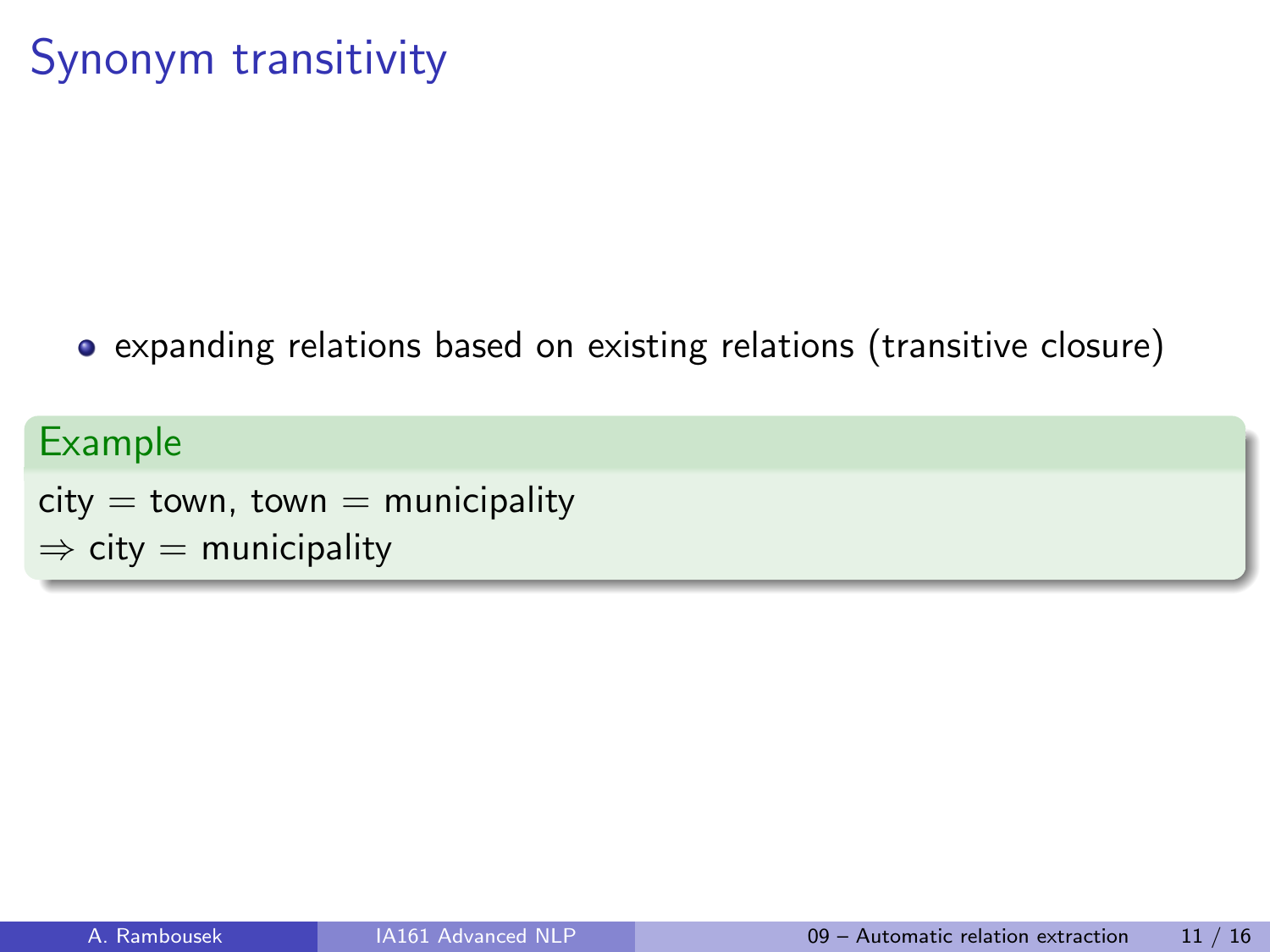# Distributional approach

- o vector space model
- word-context frequency matrix
- **•** clustering
- $\bullet$  similar context  $\neq$  synonym
- <span id="page-21-0"></span>e.g. Sketch Engine thesaurus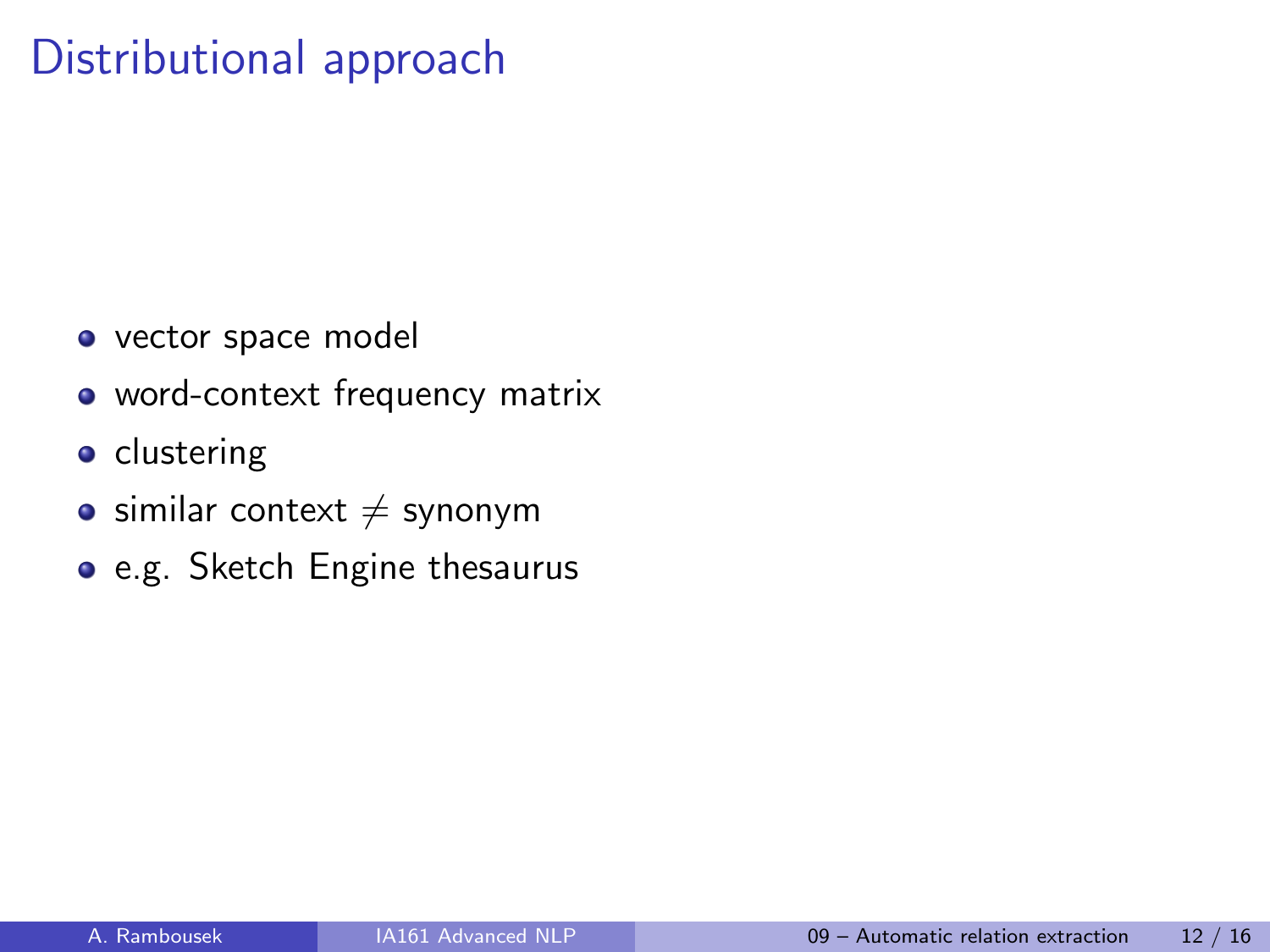# TOEFL test evaluation

- evaluation by solving TOEFL synonym test
- Choose synonym for *fabricate*.
	- $\triangleright$  construct, alter, select, demonstrate
- build synonym set for each word
- detect overlap
- <span id="page-22-0"></span> $\bullet$  success rate 88 %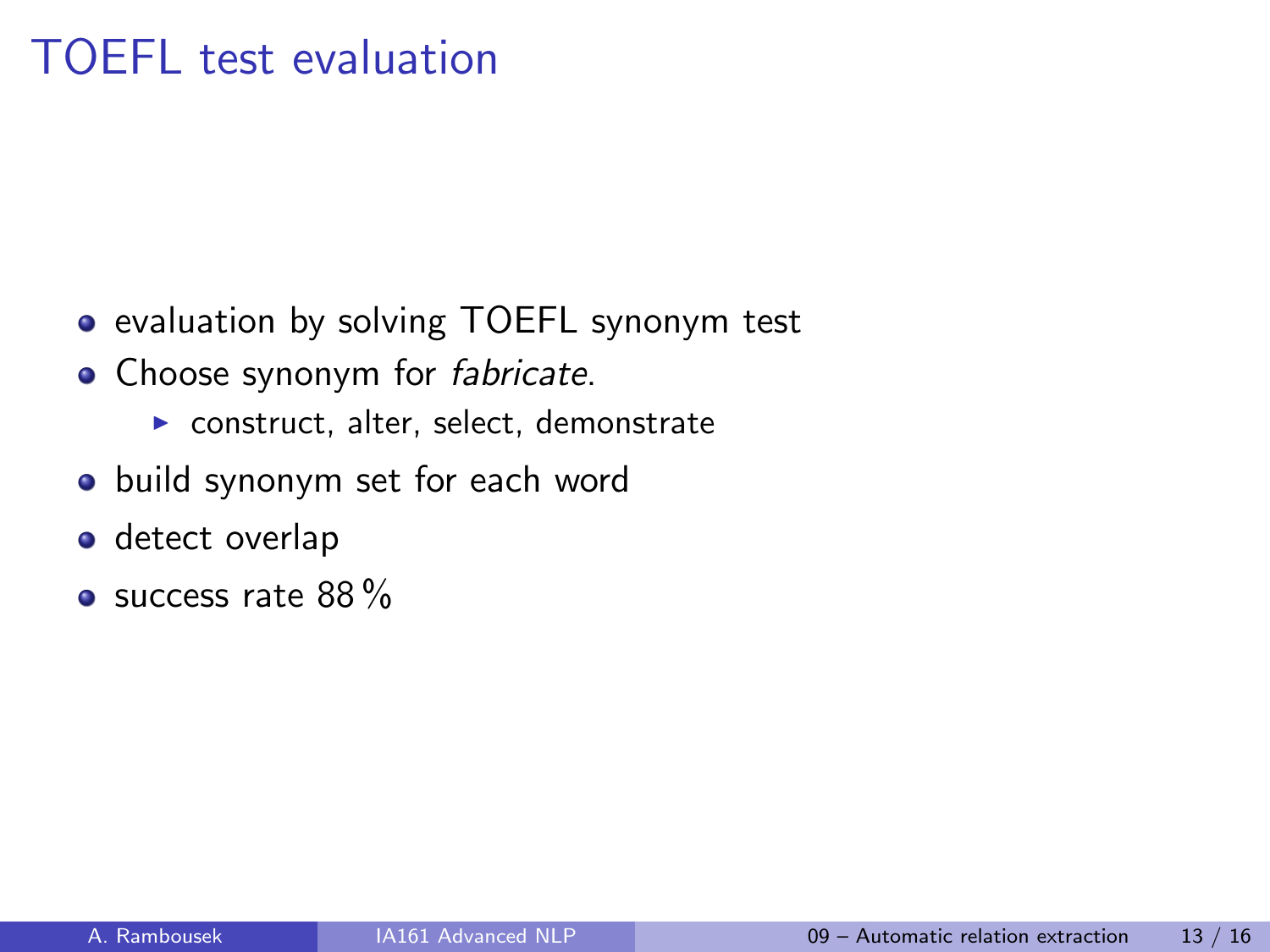# References I



## Barbu, V. (2008).

Hyponymy patterns: Semi-automatic extraction, evaluation and inter-lingual comparison.

In Text, Speech and Dialogue, pages 37–44.

Grefenstette, G. (2015). Inriasac: Simple hypernym extraction methods. arXiv preprint arXiv:1502.01271.



Hearst, M. A. (1998).

Automated discovery of wordnet relations.

WordNet: an electronic lexical database, pages 131–153.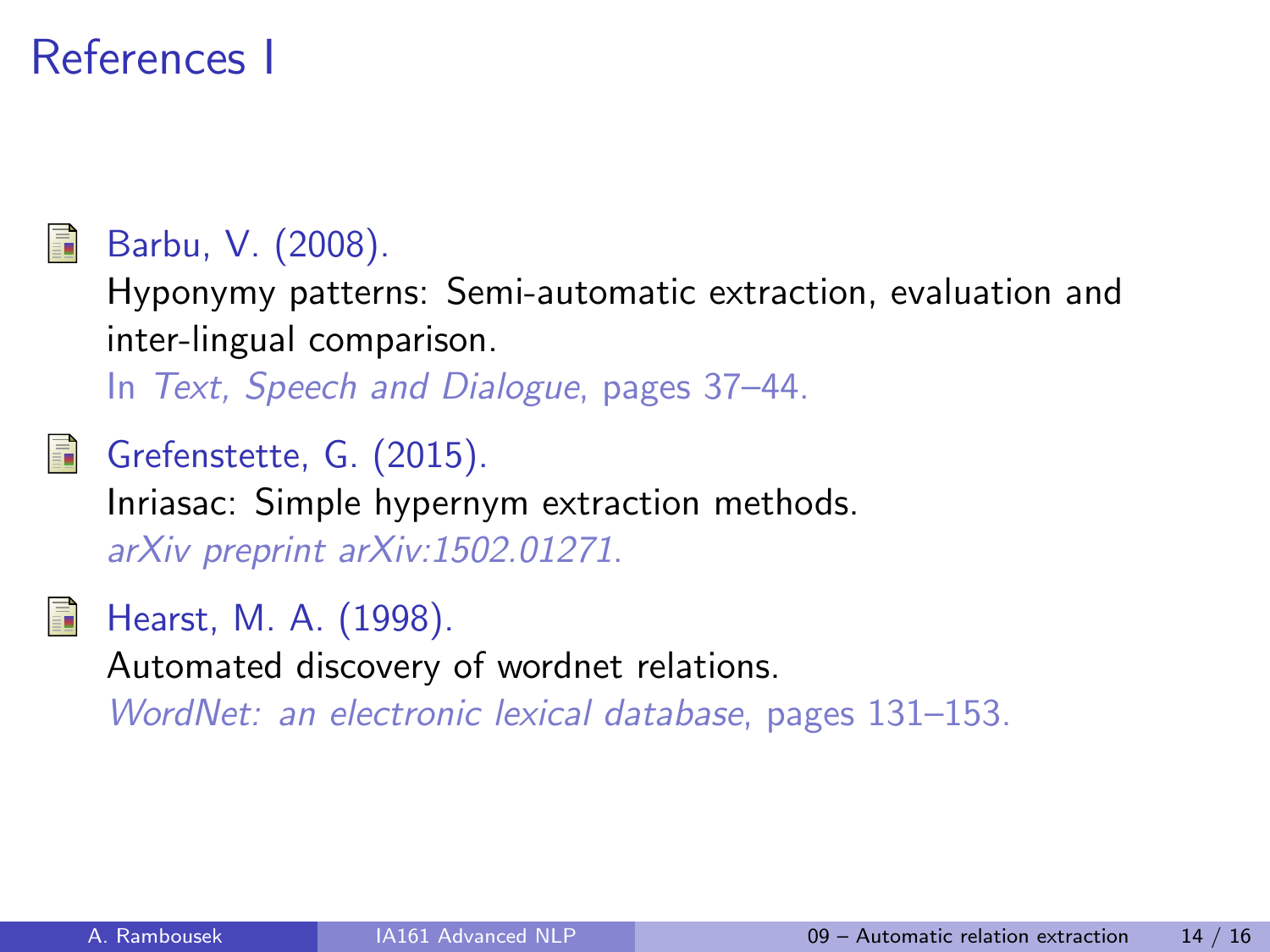# References II

Lefever, E., Van de Kauter, M., and Hoste, V. (2014).

Evaluation of automatic hypernym extraction from technical corpora in english and dutch.

In Proceedings of the 9th International Conference on Language Resources and Evaluation (LREC 2014), pages 490–497.

Sang, E. T. K. and Hofmann, K. (2009).

Lexical patterns or dependency patterns: which is better for hypernym extraction?

In Proceedings of the Thirteenth Conference on Computational Natural Language Learning, pages 174–182. Association for Computational Linguistics.

Schropp, G., Lefever, E., and Hoste, V. (2013). A combined pattern-based and distributional approach for automatic

hypernym detection in dutch.

In RANLP, pages 593–600.